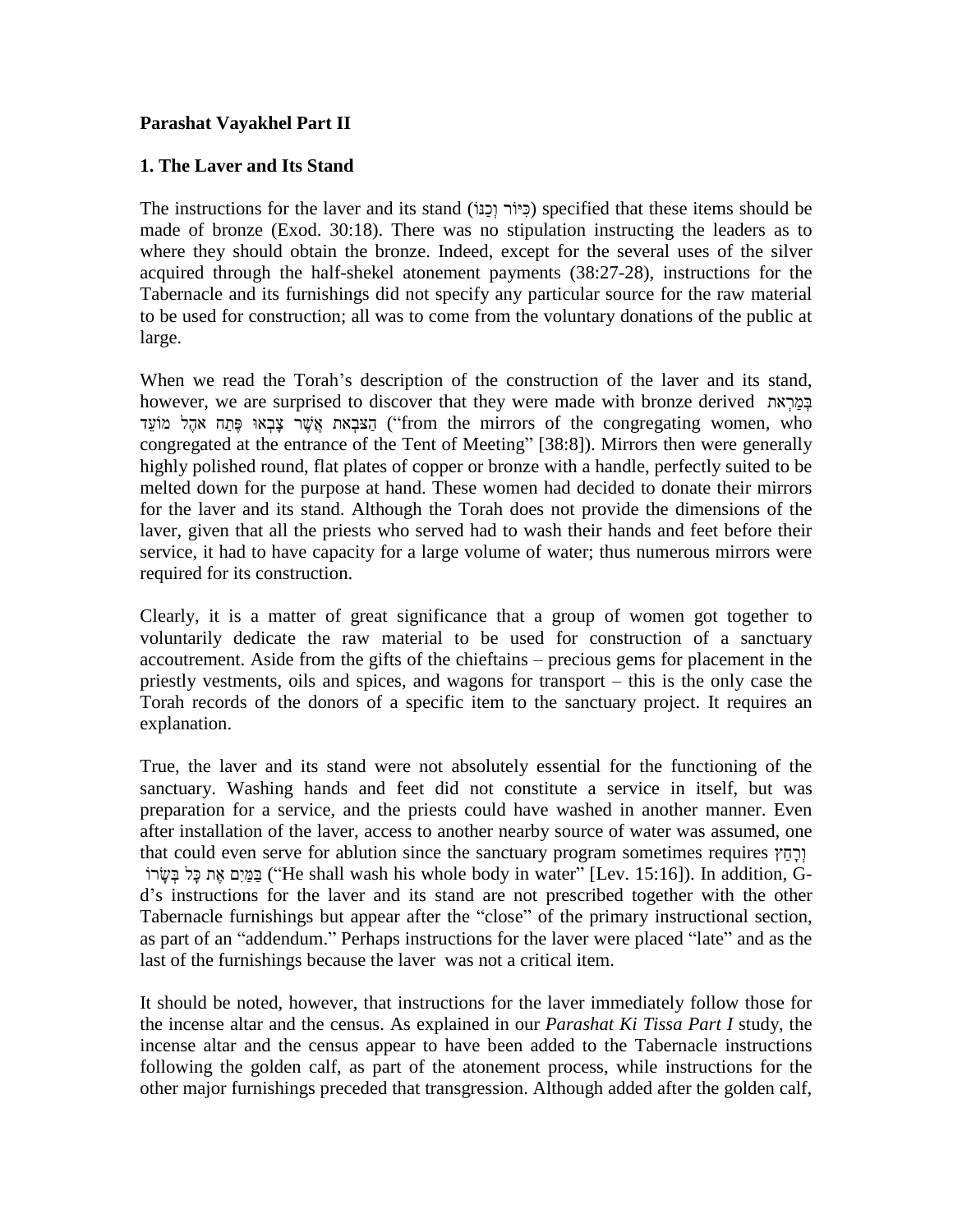they were placed in the text before narration of that episode in order to keep them together with the Tabernacle instructional section. But they were presented after the main body of instructions was concluded to reflect t together with the Tabernacle instructional section. But they were presented after the main been commanded after the transgression.

In any event, once prescribed, the laver became a sanctuary vessel that was regularly mentioned with all the other sanctuary furnishings just as was the case with the incense altar. Surely there is an explanation that it was acceptable for the laver and its stand to be constructed exclusively from the contributions of a particular group of donors. It is an honor of great distinction for donors to be recognized with such a permanent commemoration. Unquestionably, the Torah implies that these women acted out of extraordinarily noble intentions. Ibn Ezra assumes that these were women of spiritual stature who were accustomed to come to the Tent of Meeting to pray or to hear the expounding of the law. Others are of the opinion that these women came to help in keeping the premises clean. But in the absence of a fuller statement of explanation concerning women congregating at the entrance to the Tent of Meeting this verse is difficult to interpret.

There is one other biblical passage that makes reference to women who congregated at the entrance to the Tent of Meeting, and as it happens the language used there is similar to that of our passage, but no explanation is provided. When the Tabernacle was at Shiloh, Eli was the high priest and his two sons Hophni and Phinehas served as priests. It to that of our passage, but no explanation is provided. When the Tabernacle was at Shiloh, Eli was the high priest and his two sons Hophni and Phinehas served as priests. It states there, "[Hophni and Phinehas] would sexua states there, "[Hophni and Phinehas] would sexually engage the women who congregated at the entrance to the Tent of Meeting" (1 Sam. 2:22). This disgraceful behavior is described as having been their ongoing practice, reflecting on a debased atmosphere in the sanctuary precinct that women participated in. Exploiting the sanctuary for such described as having been their ongoing practice, reflecting on a debased atmosphere in<br>the sanctuary precinct that women participated in. Exploiting the sanctuary for such<br>sacrilege helps explain the dire punishment that w 36; 3:12-14; 4:11) as well as the termination of *mishkan shiloh* shortly afterwards.

The clause referring to the women in the Samuel passage is, הגשׁים הצבְאוֹת פֶּתַח אַהֶל מוֹעֹד, while that in our context is, קצבאו פּתַח אקל מוֹעֵד, There are no similar locutions attested anywhere else in Scripture. (The total comment of The Oxford Bible הַצּבְאת אֲשֶׁר צָבְאוּ פֶּחַח אֹהֶל מוֹעֵד, There are no similar locutions<br>attested anywhere else in Scripture. (The total comment of The Oxford Bible<br>Commentary on our Exodus verse is, ''No one can really explain this o attested anywhere else in Scripture. (The total comment of Commentary on our Exodus verse is, "No one can really explaint congregating women]. First Samuel 2:22 is no help." [p. 90]).

It appears evident that we are dealing with an intended intertextual comment. The spirit prevailing among the Shiloh women was diametrically opposite to that of the women of It appears evident that we are dealing with an intended intertextual comment. The spirit<br>prevailing among the Shiloh women was diametrically opposite to that of the women of<br>our context. Taken so, it sheds light on the pro donating their mirrors. Surely our Exodus verse is to be viewed as an idealistic statement that was symbolic of the essential values of the sanctuary; it was the contravening of those values that brought destruction. those values that brought destruction.<br>At the outset of the Tabernacle project –even before it became operative, as we shall soon

At the outset of the Tabernacle project –even before it became operative, as we shall soon see – contact with its holy purpose had inspired these women to achieve a more spiritual disposition. They decided to donate their precious beauty accessories to it. A mirror was see – contact with its holy purpose had inspired these women to achieve a more spiritual disposition. They decided to donate their precious beauty accessories to it. A mirror was the item that more than any other symbolize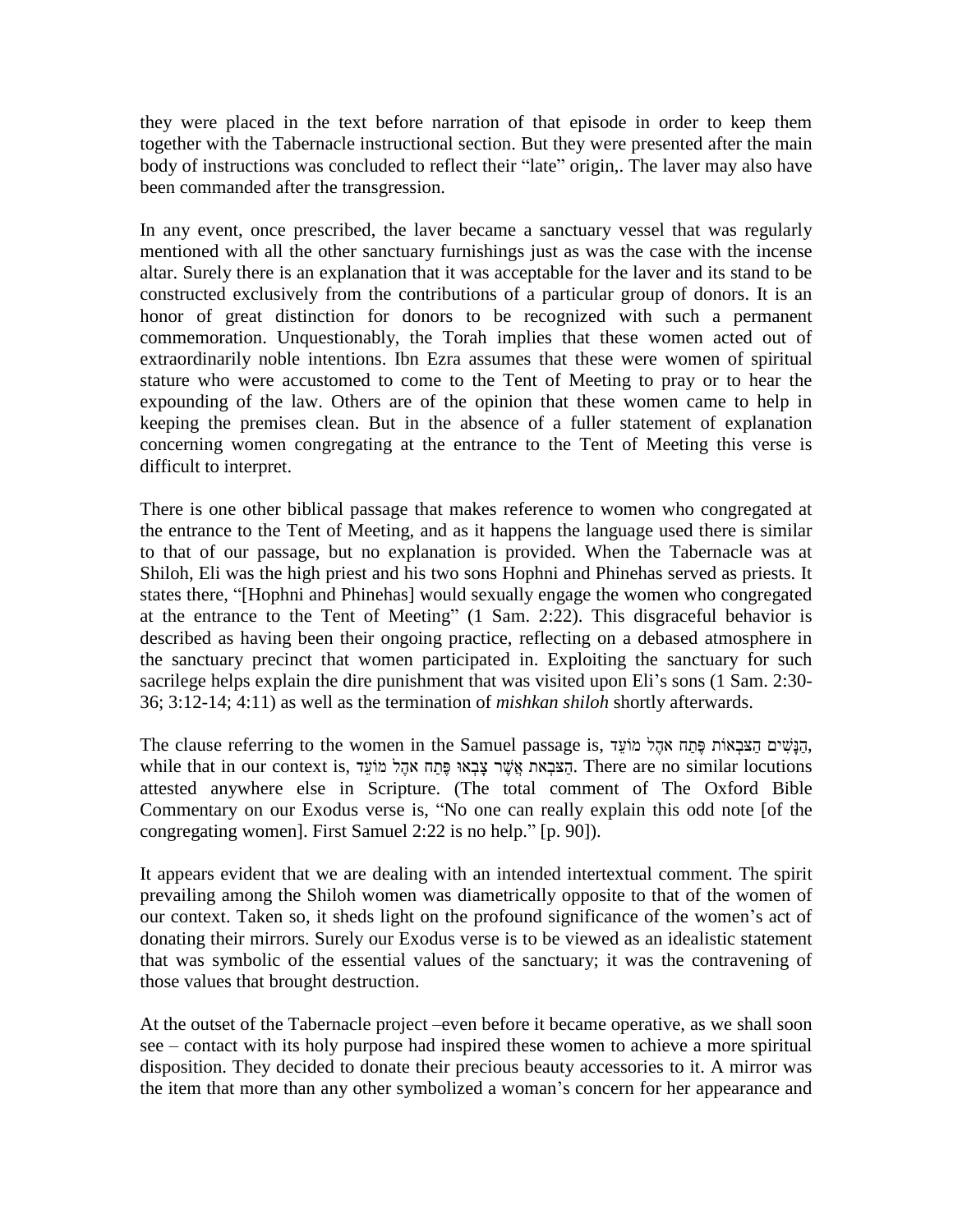attractiveness to men; donating them manifested a "grace is false and beauty is vain" (Prov. 31:30) orientation. In contrast to the women in Shiloh, these women identified attractiveness to men; donating them manifested a "grace is false and beauty is vain"<br>(Prov. 31:30) orientation. In contrast to the women in Shiloh, these women identified<br>with the Tabernacle's goal to foster G-d's presenc of holy living. Illicit sexual behavior was being ruled out. They sacrificed their mirrors for construction of the vessel from which priests will wash their hands and feet before their service. This symbolizes the requirement for purity when interacting with the sanctuary.

The Shiloh narrative reflects on the time of the Tabernacle's decline, when a new generation of priestly leaders, Hophni and Phinehas, led a life of debauchery in the sanctuary. The result was the Philistine capture of the holy ark (repository of the tablets, generation of priestly leaders, Hophni and Phinehas, led a life of debauchery in the sanctuary. The result was the Philistine capture of the holy ark (repository of the tablets, the core of the covenant), which was never t abandonment of the Tabernacle at Shiloh (as mentioned in Jer. 7:12; Ps. 78:60).\* Thus, the donation of the mirrors was a symbolic gesture worthy of commemoration.

# **2. A Question**

Although instructions for the laver and its stand were presented "late," construction of these accoutrements are described as having taken place together with all the other furnishings of the Tabernacle. The laver was present on the Tabernacle dedication day. Hence, at the time when the women were described as having congregated at its entrance, there was not as yet an operating Tabernacle.

Ramban proposes that the Tent of Meeting at which they congregated was the one Moses had set up after the golden calf while plans for the Tabernacle were in suspension (Exod. Ramban proposes that the Tent of Meeting at which they congregated was the one Moses<br>had set up after the golden calf while plans for the Tabernacle were in suspension (Exod.<br>33:7). However, that structure was "outside the activity was not performed there; it was a somewhat isolated site designated for serious 33:7). However, that structure was "outside the camp, distant from the camp." Cultic activity was not performed there; it was a somewhat isolated site designated for serious individuals, "and it was that whoever sought Has activity was not performed there; it was a somewhat isolated site designated for serious<br>individuals, "and it was that whoever sought Hashem would go to the Tent of Meeting<br>that was outside the camp." It was not an appropr ndividuals, "and it was that whoever sought Hashem would go to the Tent of Meeting<br>nat was outside the camp." It was not an appropriate site to have been a center for<br>congregating women." Furthermore, the biblical statemen women donated the bronze for the accoutrement that was to be placed near the spot where they had been wont to congregate.

The explanation may be as follows: The tent structure of the Tabernacle was erected The explanation may be as follows: The tent structure of the Tabernacle was erected<br>before its furnishings, as per Moses' instructions and the account of Bezalel's The explanation may be as follows: The tent structure of the Tabernacle was erected before its furnishings, as per Moses' instructions and the account of Bezalel's construction activity. In accordance with G-d's instructio before its furnishings, as per Moses' instructions and the account of Bezalel's construction activity. In accordance with G-d's instructions, the official date of the Tabernacle's assembly, when everything was to be comple first day of the first month of the second year. At some earlier point the Tent of Meeting had been standing in preliminary fashion, before the furnishings were completed, especially before the laver was built, which was late in the manufacturing sequence. There was eager anticipation and women began congregating in front of the Tent of Meeting even before any ritual service began.

The women discovered that a laver with a stand were going to be constructed out of bronze and placed in the general area in which they had become accustomed to congregate. They raised the suggestion of donating their mirrors for construction of these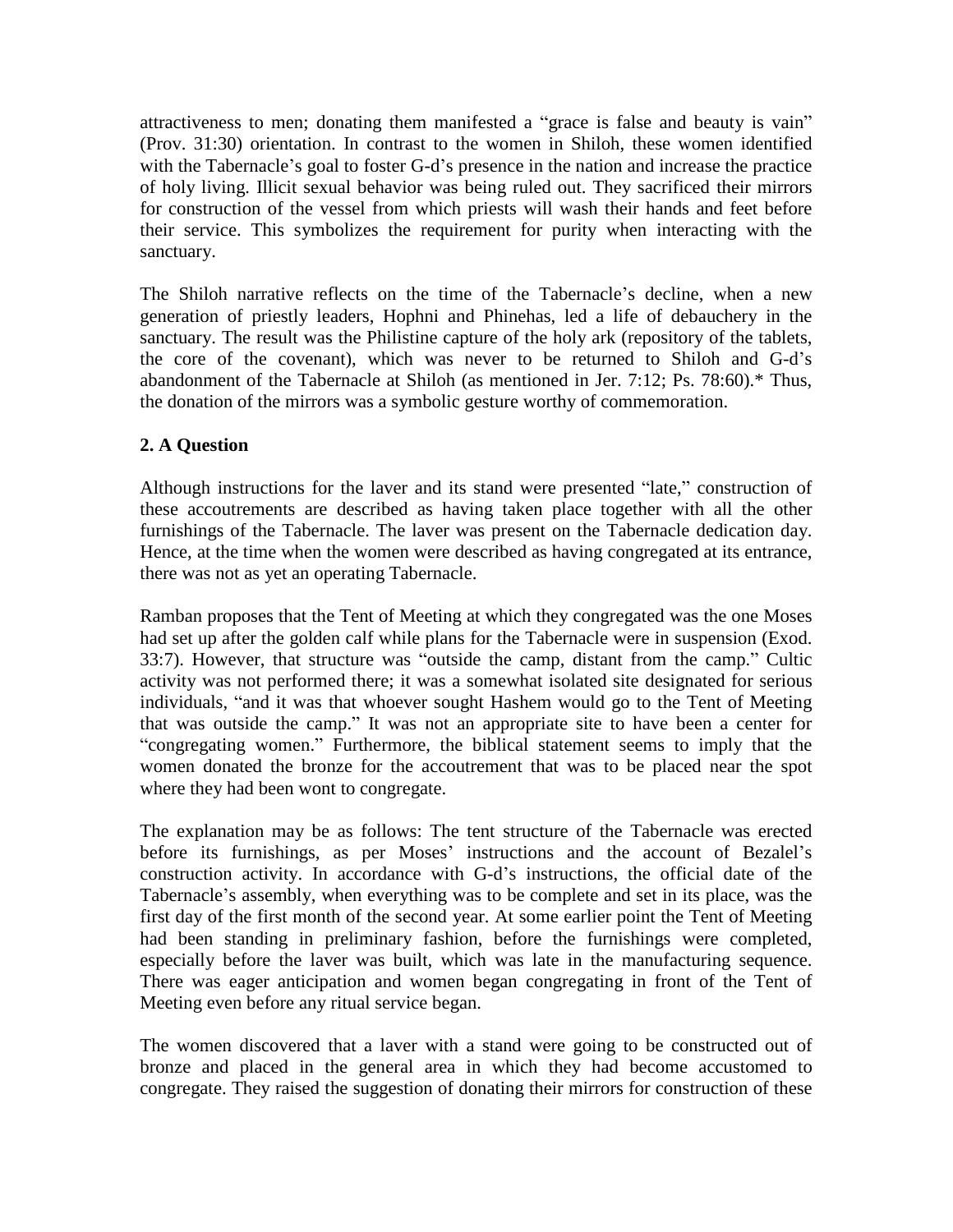articles. The authorities recognized the sincere devotion to the sanctuary goals of these women as well as the symbolic value of their gesture and the idea met with general acceptance.

## **3. Further Signs of Israelí<sup>s</sup> Repentance**

Shortly after leaving the assembly at which they heard Moses' instructions for the Tabernacle and his call for donations, people began returning, bringing generous gifts (35:20-29). The text is detailed and expansive; in essence it informs us that a broadly based, inspired outlook toward the project took hold and there was a vast and exuberant outpouring of contributions from men and women alike. All the required materials were quickly presented in abundance. Skilled artisans in all fields volunteered. In short order outpouring of contributions from men and women alike. All the required materials were<br>quickly presented in abundance. Skilled artisans in all fields volunteered. In short order<br>Moses had to instruct the people to cease the quickly presented in abundance. Skilled artisans in all fields volunteered. In short order<br>Moses had to instruct the people to cease their contributions, but "the people had to be<br>restrained from bringing" (יִפְלֵא קָעָם response is a further sign that Israel eagerly awaited G-d's presence in its midst, having<br>response is a further sign that Israel eagerly awaited G-d's presence in its midst, having restrained from bringing" (בְּכָא הָעָם מֵהָבִיא), 36:6). The overwhelmingly enthusiastic<br>response is a further sign that Israel eagerly awaited G-d's presence in its midst, having<br>repented from the golden calf transgress contributions to the making of the golden calf was unfortunately also prompt and enthusiastic, the response for the Tabernacle far surpassed it in every way. For the calf contributions to the making of the golden calf was unfortunately also prompt and enthusiastic, the response for the Tabernacle far surpassed it in every way. For the calf they were asked for "gold earrings" (32:2-3), which nthusiastic, the response for the Tabernacle far surpassed it in every way. For the c<br>ney were asked for "gold earrings" (32:2-3), which they brought; here, they broug<br>brooches, earrings, rings and pendants – gold objects "brooches, earrings, rings and pendants – gold objects of all kinds"  $(35:22, NJPS)$ .<br>Interestingly, in the first stage of Tabernacle construction – that of the tent and major

Interestingly, in the first stage of Tabernacle construction – that of the tent and major<br>furnishings – the Torah did not comment that it was done in accordance with G-d's Interestingly, in the first stage of Tabernacle construction – that of the tent and major<br>furnishings – the Torah did not comment that it was done in accordance with G-d's<br>command. At that point the "wait and see" disposit mirror it. Subsequently, when it came to the manufacture of the priestly vestments, the Torah describes each step of the way in a positive manner, asserting that it was done in mirror it. Subsequently, when it came to the manufacture of the priestly vestments, the Torah describes each step of the way in a positive manner, asserting that it was done in accordance with Hashem's command. As Israel's apparent the text reflected it.

The people's full commitment to reestablishment of the covenant appears to be indicated by means of a numerological device in the passage. The key term of the section (35:21- The people's full commitment to reestablishment of the covenant appears to be indicated<br>by means of a numerological device in the passage. The key term of the section (35:21-<br>29) is the stem ≍im the sense of "brought" in transitive verbs בא in the passage. The key term of the section (35:21-<br>בין in the sense of "brought" in plural. There are eight attestations of the transitive verbs בְּיָאוּ and הֲיָבִיאוּ in is consistent with the wides eight as a signifier of the covenant, as we have often pointed out.\*\* This links the enthusiastic outpouring of donations with a desire for restoration of the covenant. The infinitive form  $\zeta$  ( $\zeta$ , 29a), which is par enthusiastic outpouring of donations with a desire for restoration of the covenant. The infinitive form  $\forall$ יהָבִיא (v. 29a), which is part of an adjectival clause that describes the people ("whose hearts prompted them to bring") is not counted, since it does not express actual bringing, as the other eight attestations of this stem do. Biblical literary designs are extremely sensitive to grammatical nuances.

The text contains many features that link establishment of the Tabernacle with the covenant. It seems that they reach their zenith with the Tabernacle dedication ceremony on the eighth day (Lev. 9). We will touch upon several prominent points of association in our coming studies.